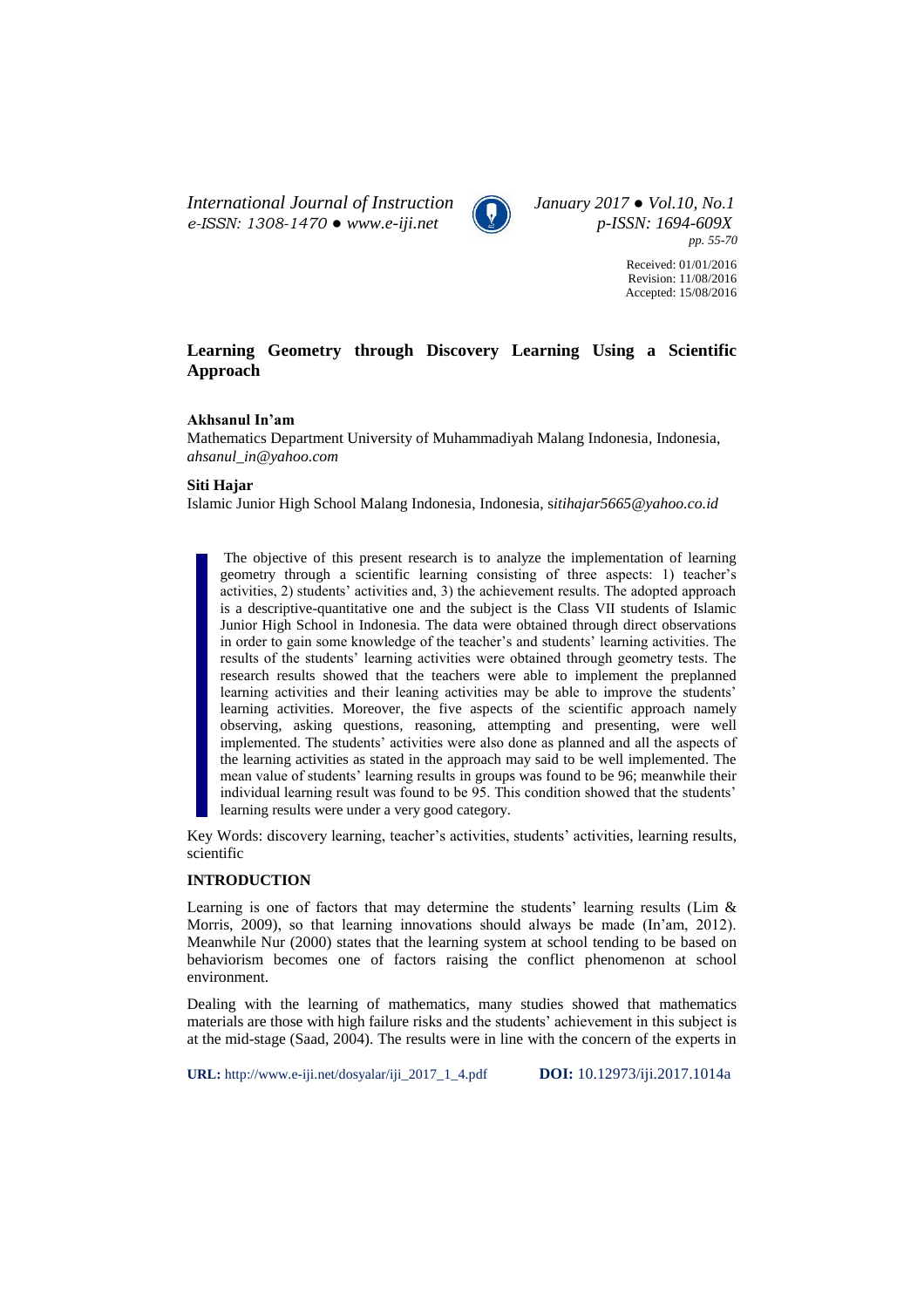mathematics with the students' problem in solving mathematical problems, but most teachers were aware of the condition. Mathematical problem solving is an abstract and complex process and this involves human thinking and human contemplative faculties (NCTM, 2000).

In order to solve the learning problems, some researchers have developed some learning models. Cholis (2006) and Yuwono (2006) developed a constructivism-based learning model for Junior High School Students, while Dwi (2006) gave a priority in the students' behavioural principles using cooperative based learning activities in Elementary schools.

Learning research concerning with discovery learning has shown that the learners have a high ability to follow very well, while the less ability group may increase the ability itself (Alex & Olubusuyi, 2013). However, the discovery learning emphasizing the extensive search through problem solving, processing of enhancing the learners' memory has a limitation. Concerning with this matter, it may cause less learning (Rittle-Johnson, 2006), so that the learners need ability to monitor the processes that have been learned to pay attention to what already have (Case, 1998; Kirschner et al, 2006). To pay attention is a factor which is needed for innovation in learning to improve the student's ability (Alex  $\&$  Olubusuyi, 2013).

The results showed that there are some innovations in the learning implementations, including learning development models. Learning innovation is an effort to create a program focused on the improvement of learning qualities, so that any learning activity really serves to improve the students' learning quality (Podhorsky & Moore, 2006). Learning innovations must be made to enable the students to learn properly and also to make the teacher teach properly (In'am, 2015).

Joyce, et al. (2009) said that a learning model is a design that may be employed to design the curriculum, to make learning materials, and also to lead any learning activities well either in or out of the classroom. Meanwhile Eggen & Kauchack (2009) suggested that a learning model is a learning perspective designed to attain certain learning objectives.

Meanwhile, theoretically it can be stated that the implementation of learning activities is a series of scientific activities as stated in the 2013 curriculum that has been implemented in certain schools as a pilot project that mandates the importance of a scientific approach. Such a scientific approach is a medium to implement the development of students' attitudes, competences and knowledge (Kemendikbud, 2013). Any activities appropriate for scientific work may be said as inductive reasoning, seeing any general conclusion may be obtained by basing it to an obtained specific thing.

Dealing with the implementation of the 2013 curriculum, in mathematics learning, there are various facts that have not been in line with the expectations as stated in the curriculum. Some education and trainings on the implementation of the curriculum have been given to teachers, but due to the limited time, the majority of the teacher's comprehension about the implementation of the learning activities has not met the expectation stated in the 2013 curriculum.

Although the learning activities have followed the 2013 curriculum, but the levels of varieties in teachers' creativities are still low. This condition may cause students to be bored with the learning activities, for example discussion is always held in each session so that the learning activities have not been made in line with the design of the 2013 curriculum.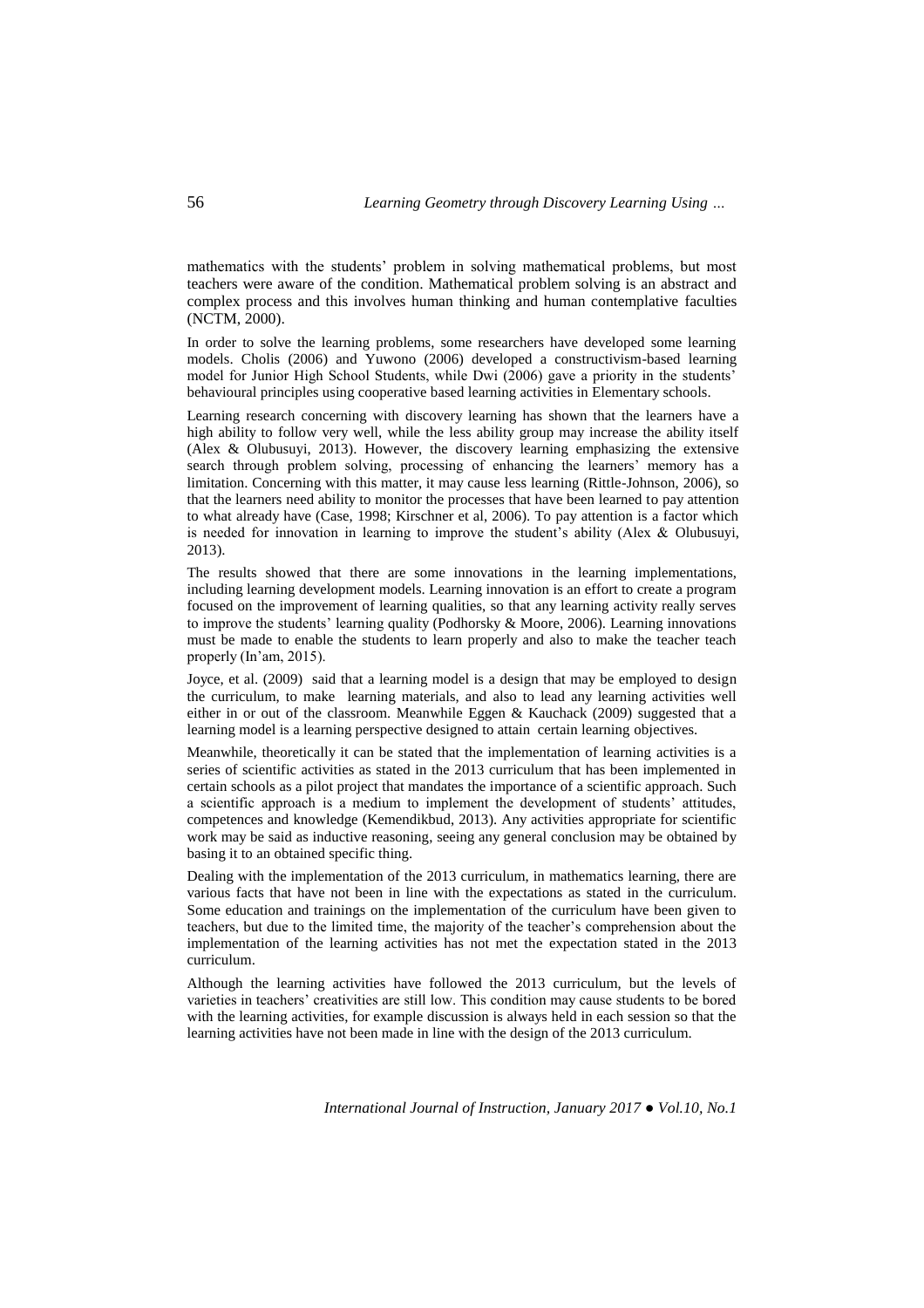The student-centred learning system may be attained if teachers may use various flexible teaching strategies (Baxter & Gray, 2001; Chase & Geldenhuys, 2001). Appropriate and good teaching materials in mathematics cannot guarantee the attainment of the objective of the education and one of the important factors is the learning process that gives an emphasis on the students optimally, and one of the learning models that may fulfil the criteria is the discovery learning model.

## **REVIEW OF LITERATURE**

### **The Learning Model of the Discovery Learning**

The discovery learning model is one that gives opportunities to the students to find any information without help from the teacher (Saab et al.,2005; Hosnan, 2014). This model is known as a guided discovery method, where students are guided to discover a solution of a problem (Klahr& Nigam, 2004). Discovery learning is proven to improve the quality of learning compared to conventional methods, and learners can improve their knowledge during the learning process (Martins & Oyebanji, 2000; Bajah & Asim, 2002).

Other than that, the discovery learning could make learning more meaningful for the students to understand the material being studied with the capability and the relevant information that he/she has (Mayer, 2003).

Through this model, students discover something they learn by themselves. It does not mean that what is found in the learning activities is really new, but they, because of their own efforts, may discover a solution to a problem they face in learning (Krischner, et. al, 2006; Hosnan, 2014). This discovery method is a component of the education implementation as heuristic learning, namely a learning model consisting of methods designed to make processoriented students being active: leading by them, finding by them, and making their own reflections during their learning activities.

A discovery learning model is a mental process where students assimilate a concept consisting of observing, grouping, hypothezing, explaining, measuring, and concluding (Klahr& Nigam, 2004). It is through this way that students may experience mental processes by themselves; the teacher merely guides and instructs them.

Bruner suggests that the students learn through active participations using concepts and principles in order to get knowledge. It is necessary for students to make some discovery with the belief that a true learning is through personal discovery. Hosnan (2014) describes the steps in discovery learning as: 1) giving a stimulus; 2) identifying problems; 3) collecting data; 4) processing data; 5) verifying, and 6) making conclusions.

## **A Scientific Approach**

The 2013 curriculum-based learning is implemented using three aspects namely attitude, knowledge, and skill (Kemendikbud, 2013). The aspect of attitude is intended to make the students *know why*, the aspect of skill brings the students to *know how* and the aspect of knowledge is intended to lead the students *to know what.* It is through the three aspects that the students will have an improvement and a balance between the ability to be a good person and to be a person with some knowledge to live decently covering the aspects of attitude, skilled knowledge competences (Hosnan, 2014).

### *Observing*

The method of observing gives a priority on the meaningfulness of the learning process. The benefits of this method among others are that this gives real objects, the students feel happy and challenged, and the implementation is easy.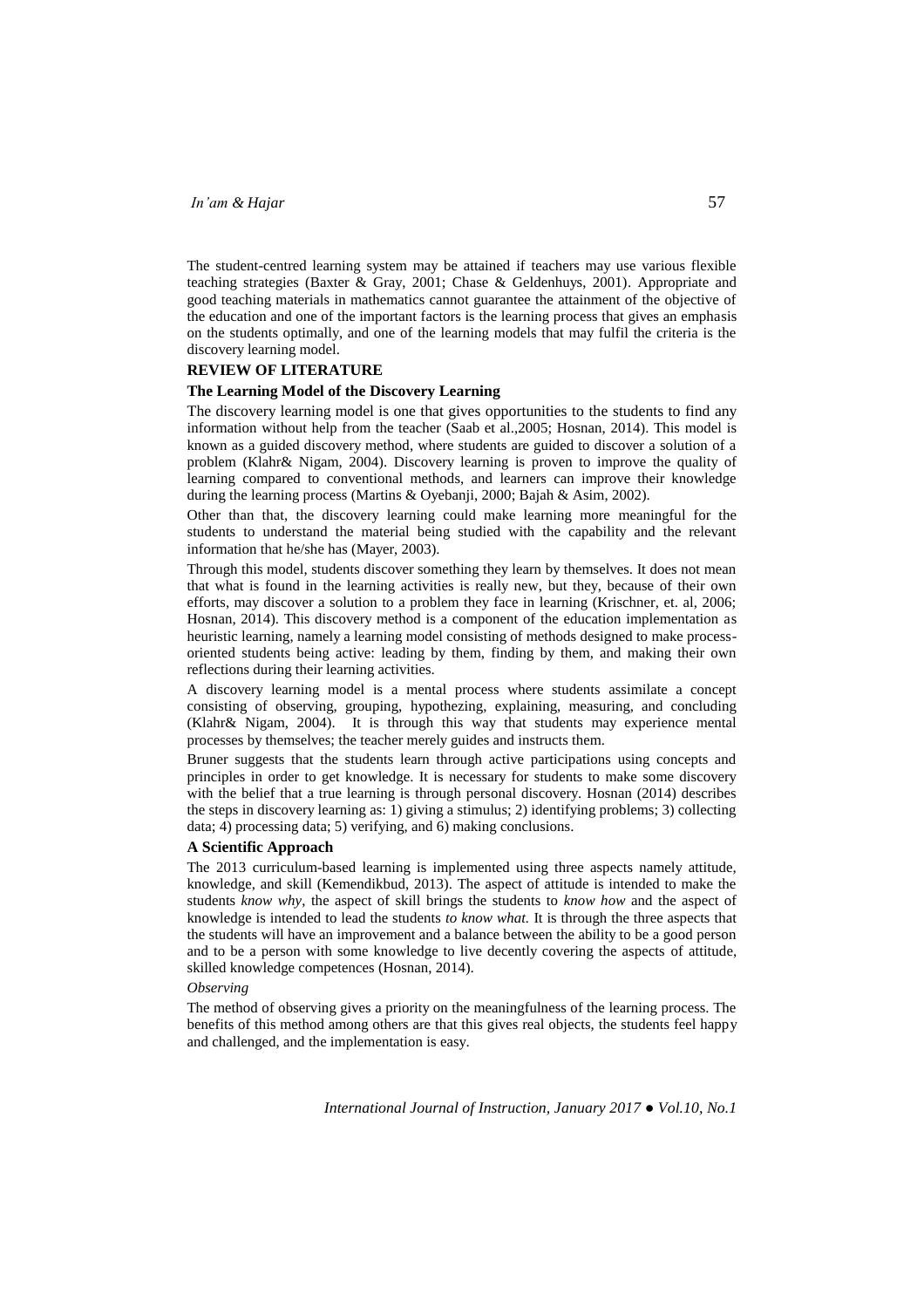## *Asking Questions*

An effective teacher is the one who may know his/her students' competences and may inspire the students to improve and develop the aspects of their attitude, competence and knowledge. When asking a question, a teacher is also leading or guiding the students to learn well. When s/he is answering a question, s/he is also encouraging his/her students to become a good learner.

## *Reasoning*

Reasoning is a systematic and logic thinking process or an empirical fact that should be observed to obtain a conclusion in the form of knowledge. The term *to reason* is equivalent with *to associate* instead of the translation of reasoning, although this term also means *to reason. To reason* in the learning context in the 2013 curriculum using the scientific approach refers to associative learning theory.

#### *Attempting*

In any effort to obtain real learning results, the students should make some trials, especially for appropriate materials of substances. In mathematics subject, the aspect of *attempting* is made through the implementation of the knowledge possessed to solve any mathematical problems.

## *Presenting*

After the four stages are implemented, the fifth stage of the implementation of the scientific approach is presenting the findings or results obtained during the process. This activity may be done through representatives of groups if the implementation of the learning process is made using the cooperative model, but this may also be done through the presentation of the results by some students.

## **Learning through Discovery Learning using a Scientific Approach**

This combination is the learning implementation of the results of the collaboration model of discovery learning consisting of six steps namely: 1) giving a stimulus; 2) identifying problems; 3) collecting data; processing data; 5) verifying, and 6) making conclusions. The six aspects are integrated with five aspects of the scientific approach, namely: 1) observing; 2) asking questions; 3) exploring; 4) associating, and 5) presenting, and the interrelation between the discovery learning and the scientific approach is presented in Table 1.

#### **METHOD**

A research will succeed if a good plan is made. A good plan may be realized by paying attention to the approach and the type of research that will be committed.

# **The Approach and Types of the Research**

A proper approach to a research should be applied, and the approach of this present research is descriptive-quantitative in nature.

## **The Research Subject**

The data of this research were those on the results of the validation of the learning design, teacher's activities during the learning activities and students' activities of the Class VII as the research subject, and the results of the learning material of the students' square forms.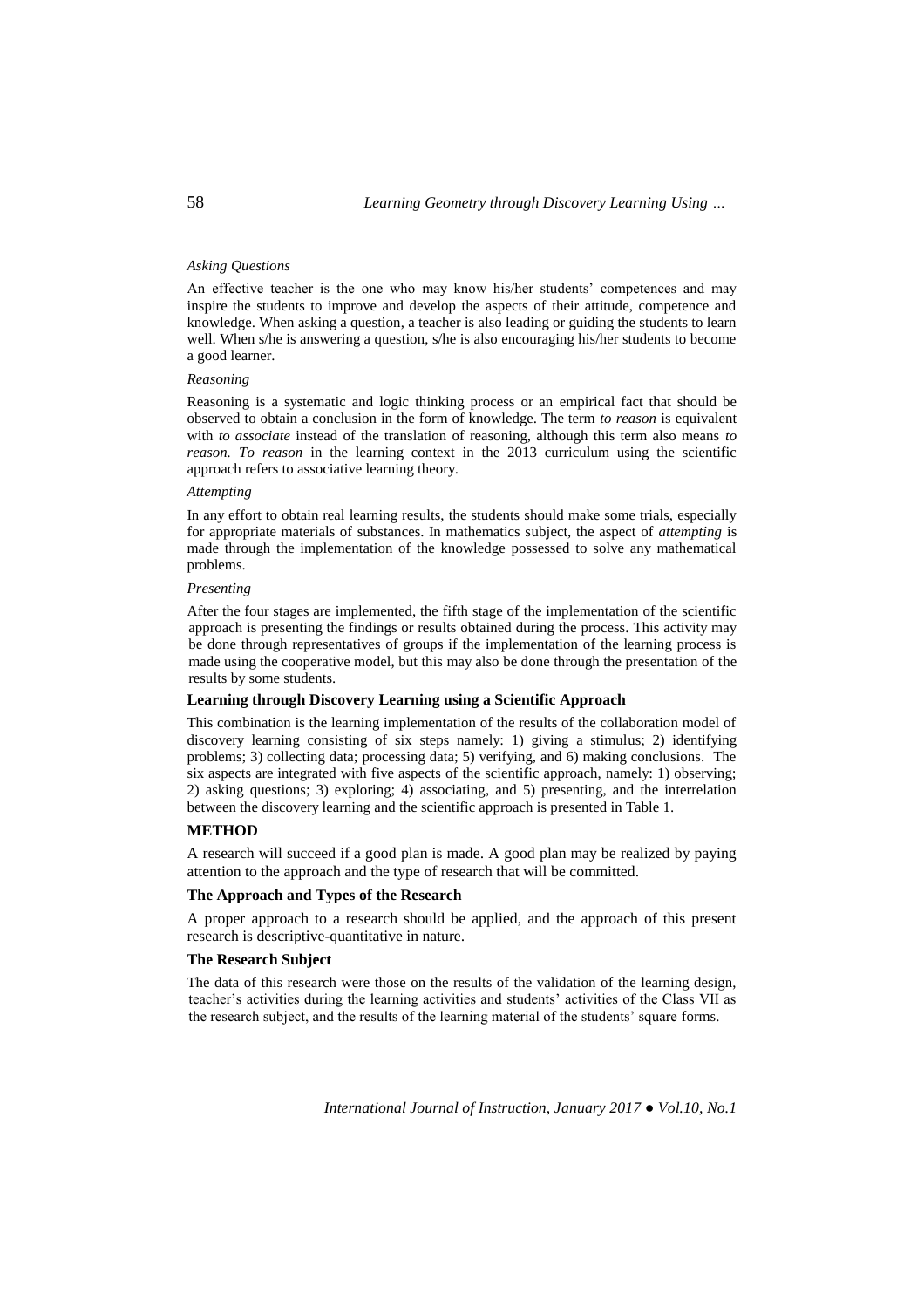| Tabel 1 |                                                        |  |  |
|---------|--------------------------------------------------------|--|--|
|         | A discovery learning model using a scientific approach |  |  |

The data of the validation results of the learning design were obtained from experts in learning, the teacher's activities from the teacher's activities and the students' activities from the students. Moreover, the data were obtained from the results of the interviews made with the teachers doing the learning activities and with the students at Class VII of the Junior High School Malang, East Java, Indonesia as the research subject. This research highlighted the geometry learning through the discovery learning. The students of Class VII were designated as the subjects to implement the learning design. Moreover, based on the obtained data, the students in the class belong to the average with good ability.

## **The Technique of Data Collection**

The techniques employed in the data collection are giving instrument and using document and observing learning activities. Meanwhile the instrument of the learning implementation is used to evaluate the teacher's activities during the learning process, and the instrument of students' activities is intended to obtain the information during the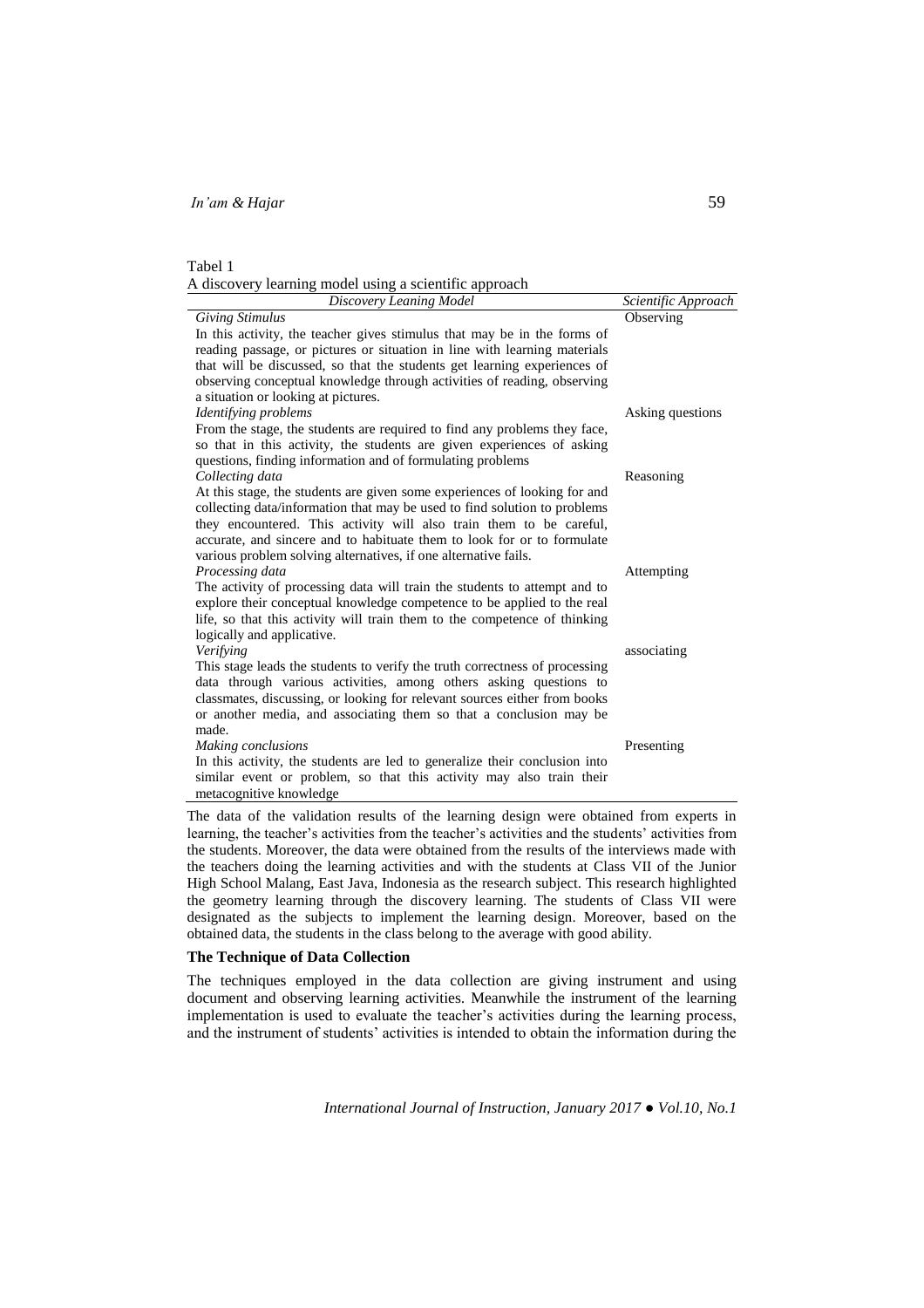learning implementation, and the instrument to get the students' competence in learning results was tests dealing with the square form material.

## **Technique of Data Analysis**

The data analysis is done by describing the research results. On the basis of the observation instrument, it can be stated that the teacher's and students' activities are shown using frequency, percentage and mean. Moreover, based on the observation results during the learning implementation, the teacher's activities dealing with giving the stimulus, leading the problem identification, collecting the data combined with aspects of the scientific approach namely observing, asking questions, exploring, associating and presenting can be obtained. Meanwhile the students' learning results are given scores to get the learning competence conversed into grades.

## **FINDINGS**

## **The Teacher's Activities during the Learning Implementation**

The teacher's activities during the application of the Discovery Learning method with the scientific approach are divided into two. First is that whether the teacher's activities are done in accordance with the prepared learning design and second is the scientific approach adopted by the teachers based on Table 2, the learning activities lasted in line with the design made by the teacher and on the basis of the validation results obtained from two validators,. It is shown that the learning design is said to be valid because there is a suitability between the criteria in the learning design and the implementation of the learning activities using the Discovery Learning with a scientific approach on the materials of recognizing elements of a plain. Dealing with the results of observation on the learning design, all stated in the category, from apperception to enclosing activities, were always done by the teacher.

Concerning with the teacher's activities, it can be stated that anything written in the learning design had been done in each session. The activities were from apperception to evaluation. The aspects of the discovery learning method the teacher done are as follows:

## *Giving Stimulus to the Students*

The teacher's activities in giving stimulus were for instances relating the material to be discussed with previous materials, giving questions, presenting the advantages of learning the materials that would be discussed, giving the examples of the uses of the materials and giving an orientation in observing pictures. The activities were intended to enable the students to understand the learning materials easily. These activities, on the basis of the observer's evaluation, could be done well during the learning process.

## *Stimulating the Students to Identify Problems*

The learning activity made by the teacher at this stage during the explanation of the material and the problem solving was for instance when the students made discussions in groups to solve the problem by consulting the materials in the supplementary books and looking at the materials presented by the teacher through the Liquid Crystal Display (LCD). The teacher saw his students' making a discussion seriously and when a student did not understand something he asked a question. The teacher leads the student to look for the answer to the question by himself/herself. When s/he had difficulty in answering the problem, the teacher asked another student to help solve the problem.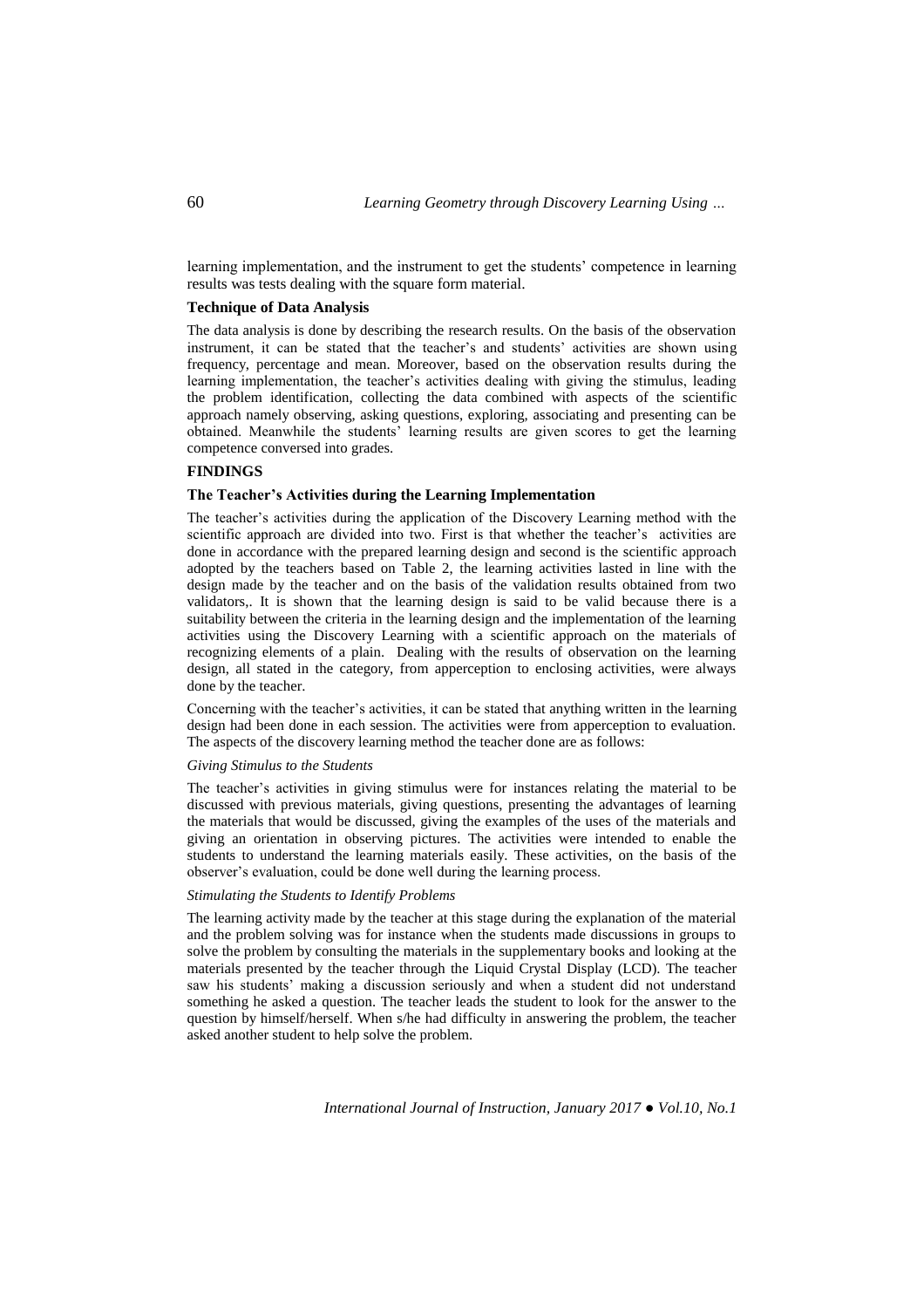#### *Helping the Students Collect the Data*

The teacher facilitated and helped the students collect the data to do the students' worksheet and to understand the learning materials. In the process of their understanding the teacher used the questions in the worksheet or gave questions orally to make them try, observe and analyse by themselves. Individual tests were made twice at the end of each cycle, while the results of group works were obtained from the evaluation of the students' worksheets**.**

## *Helping the Students Process the Data*

Data processing in this activity is intended to train students to try and to explore their conceptual competence. What the teacher made was to give some problem examples that might reason their conceptual knowledge. Therefore, there was a relationship between the activity of data collection and the data processing. When the students had a difficulty, the teacher found the best solution to the problem. The solution applied in the discovery learning was that the problem was presented to other groups that might have some opinion to solve the problem, but there was no idea, the teacher helped and explained it but also asked the students to discuss the problem together. The students were asked to think and to relate the concept and the problem to apply in the real life.

### Table 2

Evaluation of the teacher's activities on the basis of the learning design

| <b>Activities</b>                                                                            |                |                             |                | <i>Meeting</i> $n^{\overline{th}}$ |                |                |                |             |
|----------------------------------------------------------------------------------------------|----------------|-----------------------------|----------------|------------------------------------|----------------|----------------|----------------|-------------|
|                                                                                              |                | $\mathcal{D}_{\mathcal{L}}$ | 3              | 4                                  | 5              | 6              | Mean           | <b>Note</b> |
| Apperception                                                                                 | 4              | 4                           | $\overline{4}$ | $\overline{4}$                     | $\overline{4}$ | 4              | $\overline{4}$ | always      |
| Presenting Competences and<br><b>Activities Planning</b>                                     | 4              | $\overline{4}$              | $\overline{4}$ | $\overline{4}$                     | $\overline{4}$ | 4              | 4              | always      |
| <b>Mastering Learning Materials</b>                                                          | 4              | $\overline{4}$              | 3              | $\overline{4}$                     | $\overline{4}$ | $\overline{4}$ | 3.8            | always      |
| Applying the educating learning<br>strategies                                                |                | $\overline{4}$              | $\overline{4}$ | $\overline{4}$                     | $\overline{4}$ | 4              | 3.8            | always      |
| Applying the Scientific Approach                                                             | 4              | 4                           | $\overline{4}$ | $\overline{4}$                     | $\overline{4}$ | 4              | 4              | always      |
| Making use of learning<br>sources/mediaPemanfaat sumber<br>belajar/media during the learning | $\overline{4}$ | $\overline{4}$              | $\mathcal{R}$  | $\overline{4}$                     | $\overline{3}$ | $\mathcal{R}$  | 3.5            | always      |
| process<br>Involving the students in the learning<br>process                                 | $\overline{4}$ | $\overline{4}$              | 3              | $\overline{4}$                     | $\overline{4}$ | $\overline{4}$ | 4              | always      |
| Using a right and proper language                                                            | 4              | 4                           | 3              | 4                                  | 3              | 4              | 3.7            | always      |
| Closing the learning activities                                                              | 4              | 3                           | 4              | 4                                  | 3              | 4              | 3.7            | always      |

Note:  $\bar{x} \le 1$  = never,  $1 < \bar{x} \le 2$  = sometimes,  $2 < \bar{x} \le 3$  = often,  $3 < \bar{x} \le 4$  = always *Verifying* 

The teacher in this activity asked the students to recheck their work. This verification was made to recheck the problems that had been worked on before being presented before the class.

### *Making Conclusions*

This activity began when the teacher asked the representative of a group to present the result of the discussion. After the students presented the results of the discussions and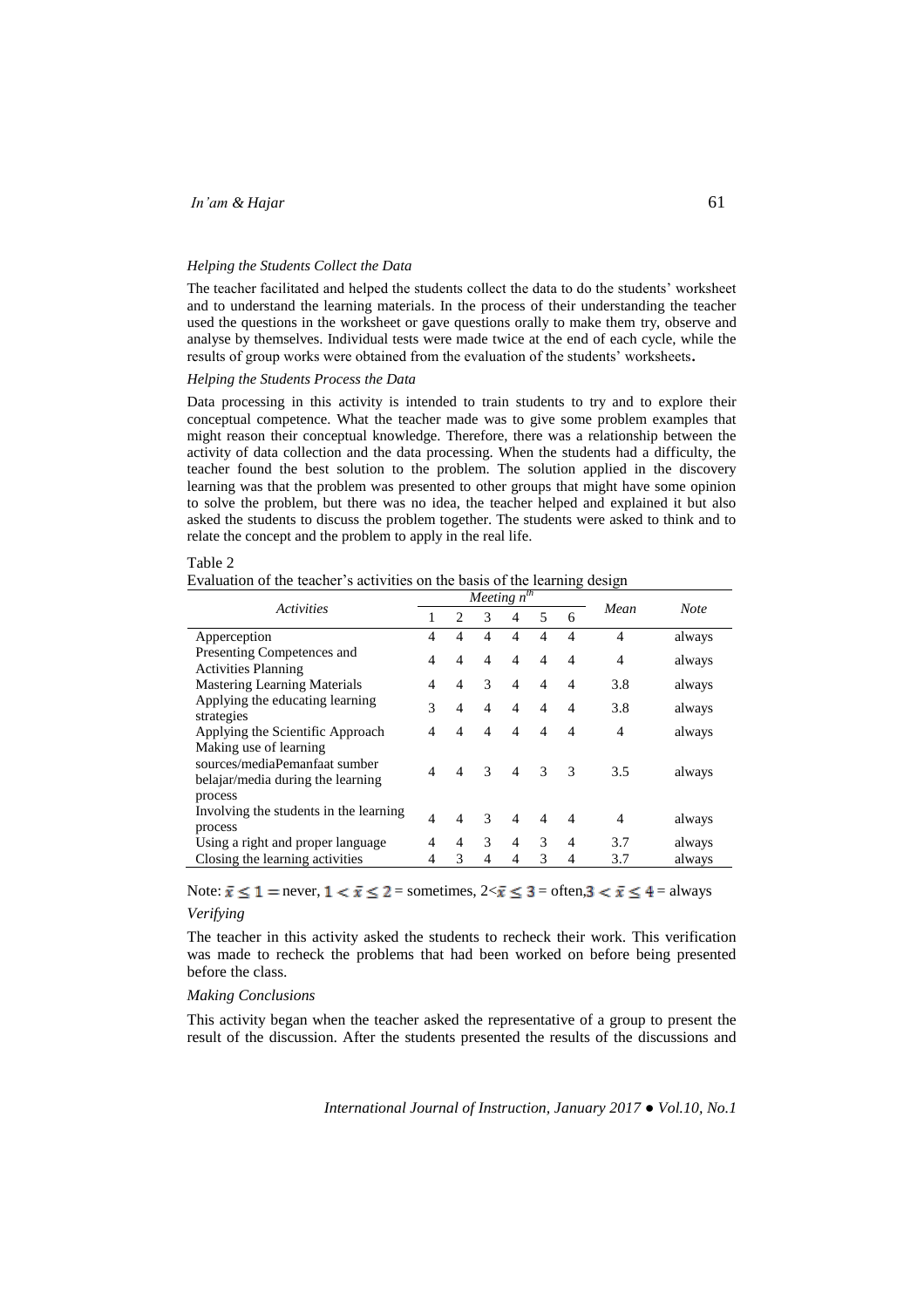when there were different opinions among them, the teacher gave an opportunity to the group to express their opinions.

## **Students' Activity in the Learning Implementation**

Learning activities made by the students in applying the discovery learning using the scientific approach are presented in Table 3. Based on the Table 3, it can be stated that as a whole, aspects of students' activities in the learning activities may be under the majority of *always* and the detailed activities are given below.

## *Being Given Stimulus*

Activities in giving stimulus may encourage the students to observe, to ask questions and to reason. Stimulus was given by the teacher during the learning activities, and it is known that the stimulus was in the form of reading passage, or problems appropriate with the learning materials, so that the students may construct their conceptual knowledge.

## *Identifying Problems*

The activity of identifying problems made by the students was to write what is known, what is asked, and how to solve it. An example of a student's work is presented in Figure1. Figure1 shows that the student was able to identify a problem, it is known from the fact that the students was able to write the four aspects found out using four similarities  $A = 40^{\circ}$ ;  $B = 4y$ ;  $C = 7x$  and  $D = z$ . The process of identifying a problem, for example, is seen from the fact that the student started working on the students' worksheet.

| $3. b. 40^{\circ} = A$         | $a. Z^{\circ}$ $180^{\circ}$ - $(65^{\circ} + 50^{\circ})$ |  |  |  |  |
|--------------------------------|------------------------------------------------------------|--|--|--|--|
| $44 = 8$                       | $= 180^{\circ} - 115^{\circ}$                              |  |  |  |  |
| $7u = C$                       | $-65^\circ$ 4                                              |  |  |  |  |
| $z = D$                        | y° = berseberangan dengan sudut so°                        |  |  |  |  |
| $A = B = 40^{\circ} - 4y = 40$ | $\pi^*$ = $(80^\circ - (\Omega^\circ + 100^\circ))$        |  |  |  |  |
| $44 = 40$                      | $= 180^{\circ} - 150^{\circ}$                              |  |  |  |  |
| $y = 10$                       | $= 30^{\circ}$ $\frac{1}{1}$                               |  |  |  |  |
| $360 - (A + B) = 340^{\circ}$  |                                                            |  |  |  |  |
| $240^{\circ}$ = $140^{\circ}$  |                                                            |  |  |  |  |
| $C = 140 - 740 - C = 0$        |                                                            |  |  |  |  |
| $D = 140 = Z$                  |                                                            |  |  |  |  |
| $C = 140 = 710$                |                                                            |  |  |  |  |
|                                |                                                            |  |  |  |  |
| $\frac{140}{7}$ = 10           |                                                            |  |  |  |  |
|                                | $A = 0$ $A = 0$                                            |  |  |  |  |

## Figure 1

## An Ability to Identify a Problem

Figure1 shows that the student is able to identify what is expected by the item, meaning that the student is able to identify the problem.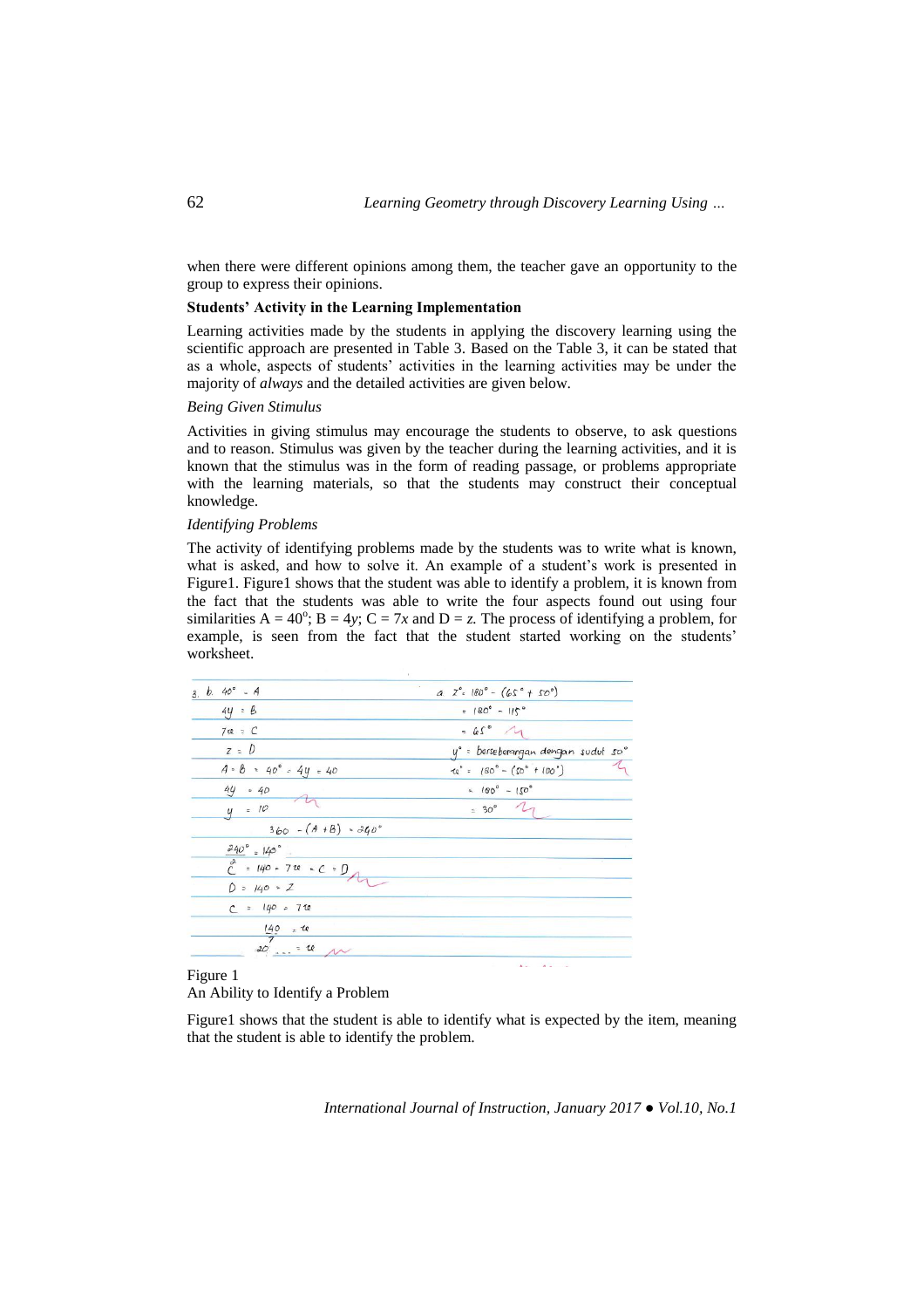The problem contains the process of what is known, what is asked for and how to solve it. Therefore, the activities in the scientific process are in the forms of observing, asking questions and reasoning.

## *Collecting Data*

The process of collecting data was made by the students after observing the problem. The activity of observing the problem would produce the Figure of the problem and the question. The question was then answered by the group referring to the supplementary books and the materials in the LCD the teacher had given. The difficulty faced by the was asked to other groups or the teacher.

## *Processing Data*

Questions in the students' worksheet contain three elements: what is known, what is asked for and the solution. What is known by the student would be related to the existing theories explained in the supplementary books used in solving the problems. The example of the solution is presented in Figure2

| 660 |                                   | $-B = 66$ |                          | $48 - 62^{\circ} - 66^{\circ} - 4^{\circ}$ | $K -$<br>U | 180<br>$\mathcal{L}_{\mathcal{P}}$ |
|-----|-----------------------------------|-----------|--------------------------|--------------------------------------------|------------|------------------------------------|
|     | $132^6 - 41B$                     |           | 2D<br>.14                | $-9z+y$                                    |            | $\frac{1}{2}$                      |
| 560 | $=$ (+D                           |           | $-10$                    | - 99<br>$\sim$                             |            | ź.                                 |
| 132 |                                   |           |                          | $\sim$                                     |            |                                    |
| 228 | ÷                                 |           | $\overline{\mathcal{L}}$ | $\sigma$<br>$\sim$                         |            |                                    |
|     | $\sigma$                          |           |                          |                                            |            |                                    |
|     | $-119$                            |           | 14                       | $-44 = 32e$                                |            |                                    |
| D   | $\mathcal{U}^{\mathsf{D}}$<br>511 |           | $14 - 60 =$              |                                            |            |                                    |
|     |                                   |           | $-54.32$                 |                                            |            |                                    |

#### Figure 2

An Ability of Processing Data

Figure 2 indicates that the student is able to deal with the problem as depicted in figure 1. It shows that the student has the competency at the data processing stage.

The next step in applying the Discovery Learning is to process the data. The activity in processing the data, for example, is that of solving a problem. After the student understood the problem, then he was looking for any theory relevant to the problem. What is known in the problem and what is in the theory were then applied in the process of solving the problem.

## *Verifying*

This activity was made by the student after they completed doing the problem. Verification means rechecking of what has been done using the existing theory. This rechecking was made by the students by rereading the problem, and then a discussion was made again from making sure of an answer to making a conclusion. Verification was also made before the activity of presentation by any groups that did not have a turn to make presentation in front of the class. The groups should watch and paid attention to what was being presented by another group. Moreover, the groups should also check the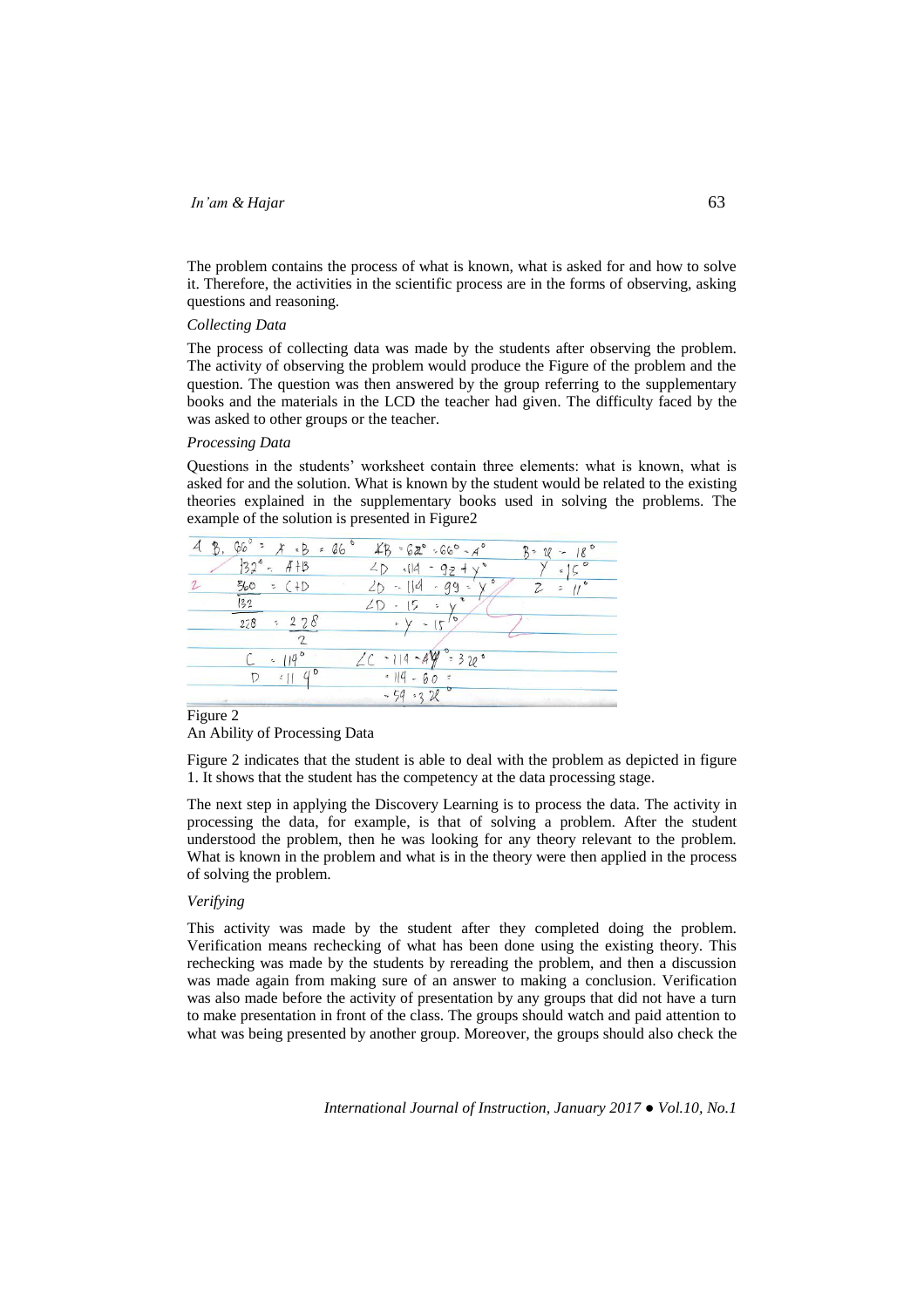validity of what was being explained and what was being done by the group and also theories in the supplementary books.

## Table 3

Students' Activities during the Learning Process

| Students'           | <b>Indicator</b>                                               | Meeting $n^{th}$ |                |                |                          |                          |                | Mean | <b>Note</b> |
|---------------------|----------------------------------------------------------------|------------------|----------------|----------------|--------------------------|--------------------------|----------------|------|-------------|
| <b>Activities</b>   |                                                                |                  | 2              | 3              | $\overline{4}$           | 5                        | 6              |      |             |
| Observing           | Making careful observations of<br>the presented object         | 3                | $\overline{4}$ | $\mathcal{R}$  | 4                        | $\overline{4}$           | 3              | 3.5  | Always      |
|                     | Taking a notes of the observation<br>made                      | $\mathcal{R}$    | 3              | $\overline{4}$ | $\overline{4}$           | $\overline{4}$           | 3              | 3.5  | Always      |
|                     | Asking questions about the results<br>of observation           | $\mathcal{R}$    | 3              | $\mathcal{E}$  | $\overline{c}$           | 3                        | 3              | 2.8  | Often       |
| Asking<br>Questions | Making questions and answers<br>with the teacher or classmates | $\mathcal{R}$    | 3              | $\overline{c}$ | 3                        | 3                        | 3              | 2.8  | Often       |
|                     | Be willing to take and give of<br>ideas                        | 3                | $\mathfrak{D}$ | $\mathfrak{D}$ | 3                        | 3                        | 3              | 2.6  | Often       |
|                     | Looking for data/information to<br>solve problems              | $\mathcal{R}$    | 3              | 3              | 3                        | 3                        | $\overline{4}$ | 3    | Always      |
| Reasoning           | Making conclusions of results of<br>problem solving            | $\mathcal{R}$    | 3              | $\mathcal{F}$  | $\overline{4}$           | $\overline{4}$           | $\overline{4}$ | 3.5  | Always      |
|                     | Solving problems using the<br>concept learned                  | $\mathcal{E}$    | $\overline{4}$ | $\overline{4}$ | $\overline{4}$           | $\overline{4}$           | $\overline{4}$ | 3.8  | Always      |
| Attempting          | Doing the exercises, the teacher<br>gave                       | $\mathcal{E}$    | 4              | 4              | 4                        | $\overline{4}$           | 4              | 3.8  | Always      |
| Net-<br>working     | Presenting the resultso f group<br>discussions                 | $\mathcal{E}$    | $\overline{4}$ | $\overline{4}$ | $\overline{\mathcal{A}}$ | $\overline{4}$           | 4              | 3.8  | Always      |
|                     | Writing the results of group<br>discussions                    | 3                | $\overline{4}$ | $\overline{4}$ | $\overline{4}$           | $\overline{4}$           | 4              | 3.8  | Always      |
|                     | Presenting the results of group<br>discussion                  | $\mathcal{R}$    | 4              | 4              | 4                        | $\overline{\mathcal{A}}$ | $\mathcal{R}$  | 3.6  | Always      |

Note:  $\bar{x} \le 1$  = never,  $1 < \bar{x} \le 2$  = sometimes,  $2 < \bar{x} \le 3$  = often,  $3 < \bar{x} \le 4$  = always *Making Conclusions*

Making conclusions may be viewed from two activities: group and individual activities. The scientific activity either in group or individual activities was intended to construct networks. The group activity was made when the students held a discussion before presentation in front of other groups. The objective of the discussion was to review what had been done and also to know whether what was discussed and done were right or not. A conclusion was made among the members of the group. An individual activity was made when a presenter finished doing her/his job but there were different opinions about something with all groups. In this case, the teacher helped students to find out a solution and make conclusion. Therefore, the emphasis of this activity was on individual understandings and conclusion was made individually although it was done together.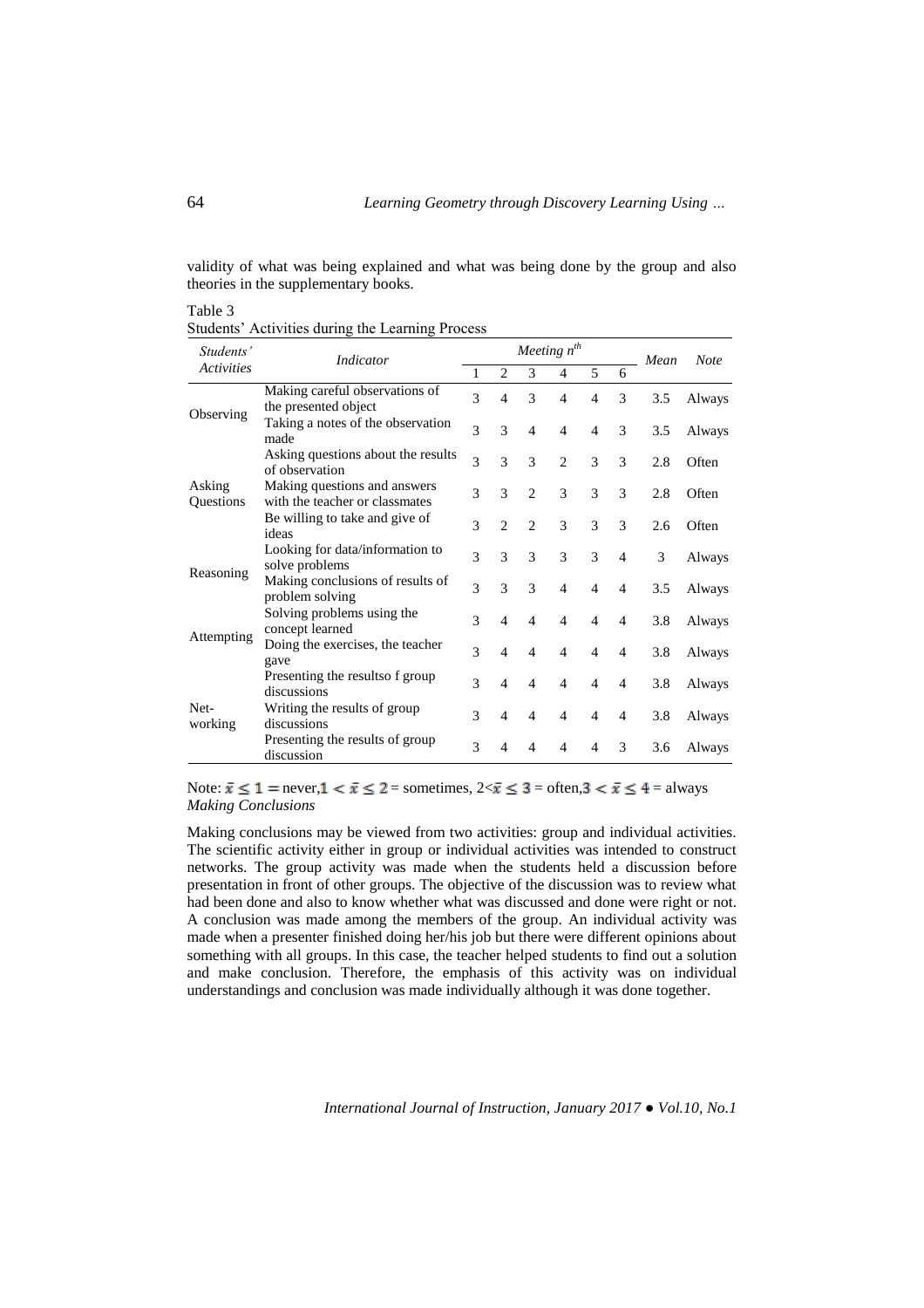# **The Results of the Students' Learning in Mathematics during the Learning Implementation**

The students' learning results were taken in two matters namely group scores obtained from the students' worksheets. The average of the group scores in each cycle is as follows:

#### Table 4 The Results of Group Scores

| No             | Group   |     | Mean |     |                |     |     |      |
|----------------|---------|-----|------|-----|----------------|-----|-----|------|
|                |         |     | 2    | 3   | $\overline{4}$ |     | n   |      |
|                | Group 1 | 96  | 100  | 100 | 100            | 92  | 100 | 98   |
| 2              | Group 2 | 75  | 96   | 86  | 100            | 100 | 92  | 91.5 |
| 3              | Group 3 | 100 | 100  | 100 | 100            | 100 | 100 | 100  |
| 4              | Group 4 | 100 | 96   | 92  | 92             | 100 | 100 | 97   |
| 5              | Group 5 | 92  | 100  | 83  | 100            | 100 | 92  | 94.5 |
| 6              | Group 6 | 100 | 100  | 70  | 100            | 100 | 100 | 95   |
| $\overline{x}$ |         |     |      |     |                |     |     | 96   |

On the basis of Table 4, the mean group score was 96, and individual score was 95 when the discovery learning method was applied. Before the evaluation, some conditions were made: the seats were arranged in such a way that the students could not ask one another. In the application of the discovery learning method, besides individual and group evaluations, the evaluation of the process was also taken into account. The evaluation of the process in this learning activity became clear. And the teacher made the evaluation by identifying active or passive students during the learning activity.

## **DISCUSSION**

The results presented above prove that studying geometry through discovery learning using a scientific approach can significantly promote student ability. It shows that teacher innovation in learning needs to be encouraged and it is worthy that the innovation should be appropriate with the situation, condition, and delivered material.

In the research made by Rahman and Samsul (2014) on the Effect of the Use of Discovery Learning Method on the Mathematical Analogy Competence of the Students of *SMK Al-Ikhsan Pamarican, Ciamis* regency it was found that the improvement of the students' mathematical analogy competence taught using the Discovery Learning method was higher than the one taught using Expository method.

Similarly, the study conducted by Alex and Olubusuyi (2013) showed that the discovery learning is very useful for students who have a high ability and also can enhance his/her ability for those in the medium category. Other than that, discovery learning is more effective than conventional learning and it improves the ability of students (Martin & Oyebanji, 2000; Bajah & Asim, 2002)

Moreover, there is a research made by Afendi (2012) on the Effectiveness of Discovery Learning Method on the Learning Results of Class X *SMK Diponegoro Yogyakarta*. The research showed that the students' achievement was better when Discovery Learning method was applied in teaching compared to conventional methods.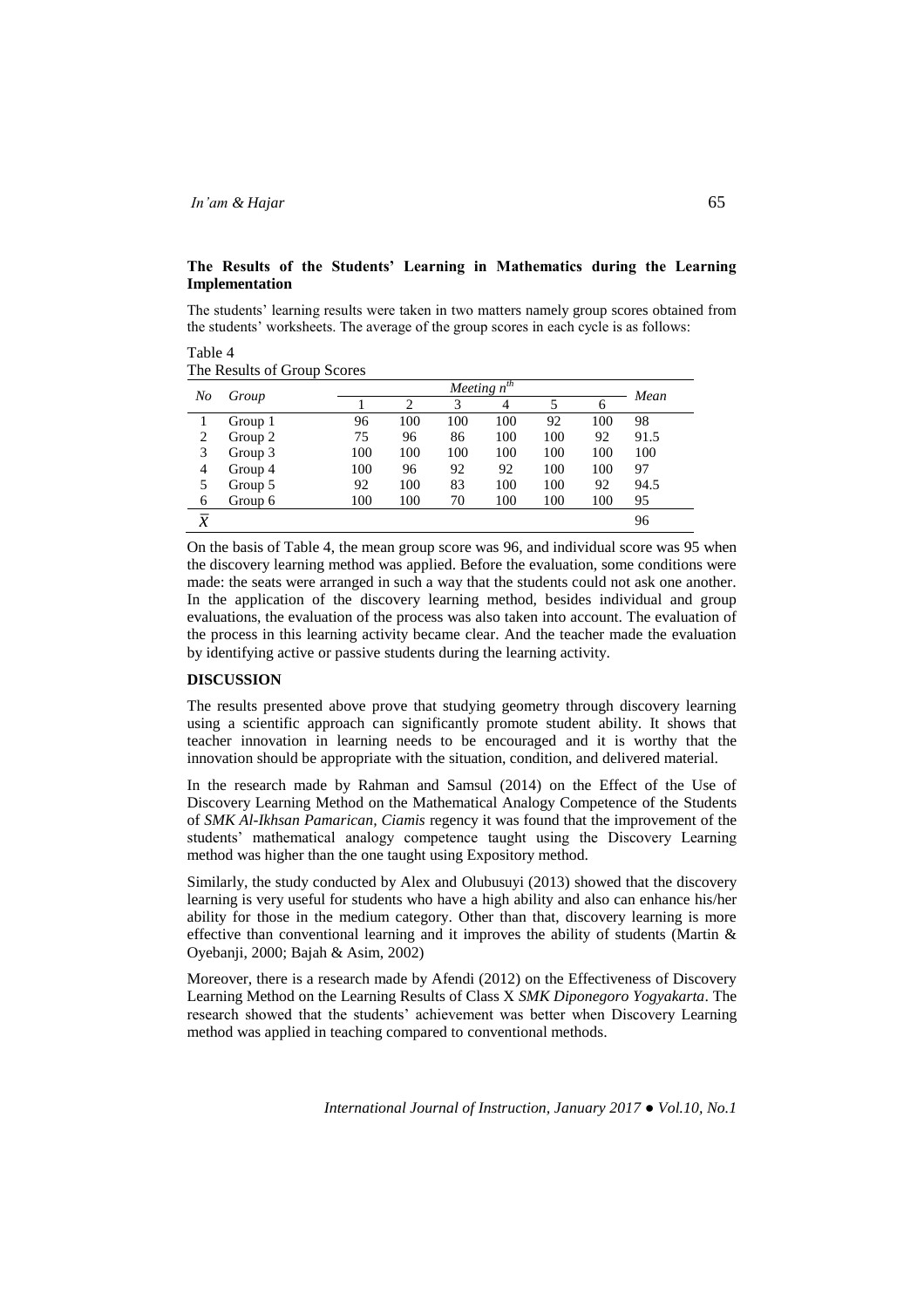## **CONCLUSION**

The teacher's activity during the implementation of geometry learning using the Discovery Learning with a Scientific Approach is in line with a valid learning design. The teacher in this activity becomes more innovative and the teacher's ability improves. The improvement is seen when the teacher prepares his learning activity well in order to reach the intended learning objective.

The students' activities during the implementation of the geometry learning using the Discovery Learning with Scientific approach are said that the most often used activity made by the students in the scientific approach is giving stimulus namely observing and asking questions, while the most often used activity of identifying problems using scientific approach is reasoning. During the data collection, the most often used activity made by the students is observing and asking questions. This also happens during the data collection. But during the implementation of observing, asking questions and reasoning activities, the most often used activity made by the teacher in the scientific approach is observing and reasoning. Meanwhile, the results of student's learning in geometry during the implementation for this learning may said to be very good.

## **REFERENCES**

Afendi, A (2012). *Efektivitas metode pembelajaran penemuan terhadap hasil belajar kelas X SMK Diponegoro (The Effectiveness of discovery learning method on the learning results of class X SMK Diponegoro)*, Skripsi, Yogyakarta

Alex, A.M & Olubusuyi, M.F (2013). Guided-discovery Learning Strategy and Senior School Students Performance in Mathematics in Ejigbo, Nigeria. *Journal of Education and Practice Vol.4, No.12, 2013*

Bajah, S.T & Asim, A.E (2002) Construction and Science Learning Experimental evidence in a Nigerian Setting. *World Council for Curriculum and Instruction (WCCI) Nigeria.* 3 (1), 105-114

Baxter, S., & Gray, C. (2001). The application of student centered learning approaches to clinical education. *International Journal of Language & Communication Disorder/Royal College of Speech & Language Therapists, 36 (Supplement), 396-400*

Case, R. (1998). The development of conceptual structures. In D. Kuhn & R. S. Siegler (Eds.), *Handbook of child psychology: Cognition, perception, and language* (Vol. 2). New York, NY: Wiley

Chase, C. C., & Geldenhuys, K. M. (2001). Student-cantered teaching in a large heterogeneous class. *Medical Education, 35 (11), 1071*

Cholis, S. (2006). *Pembangunan model pengajaran dan pembelajaran matematik beracuan konstruktivisme untuk Pelajar SMP.* Disertasi S-3 Pendidikan Matematika Universitas Negeri Surabaya (*Developing the constructivism-based mathematics teaching and learning model for junior high school.* Unpublished Dissertation, Mathematics Education, State University of Surabaya)

Dwi P U (2007). *Pengembangan model pembelajaran kooperatif matematika yang berorientasi pada kepribadian siswa di sekolah dasar* Disertasi S-3 Pendidikan Matematika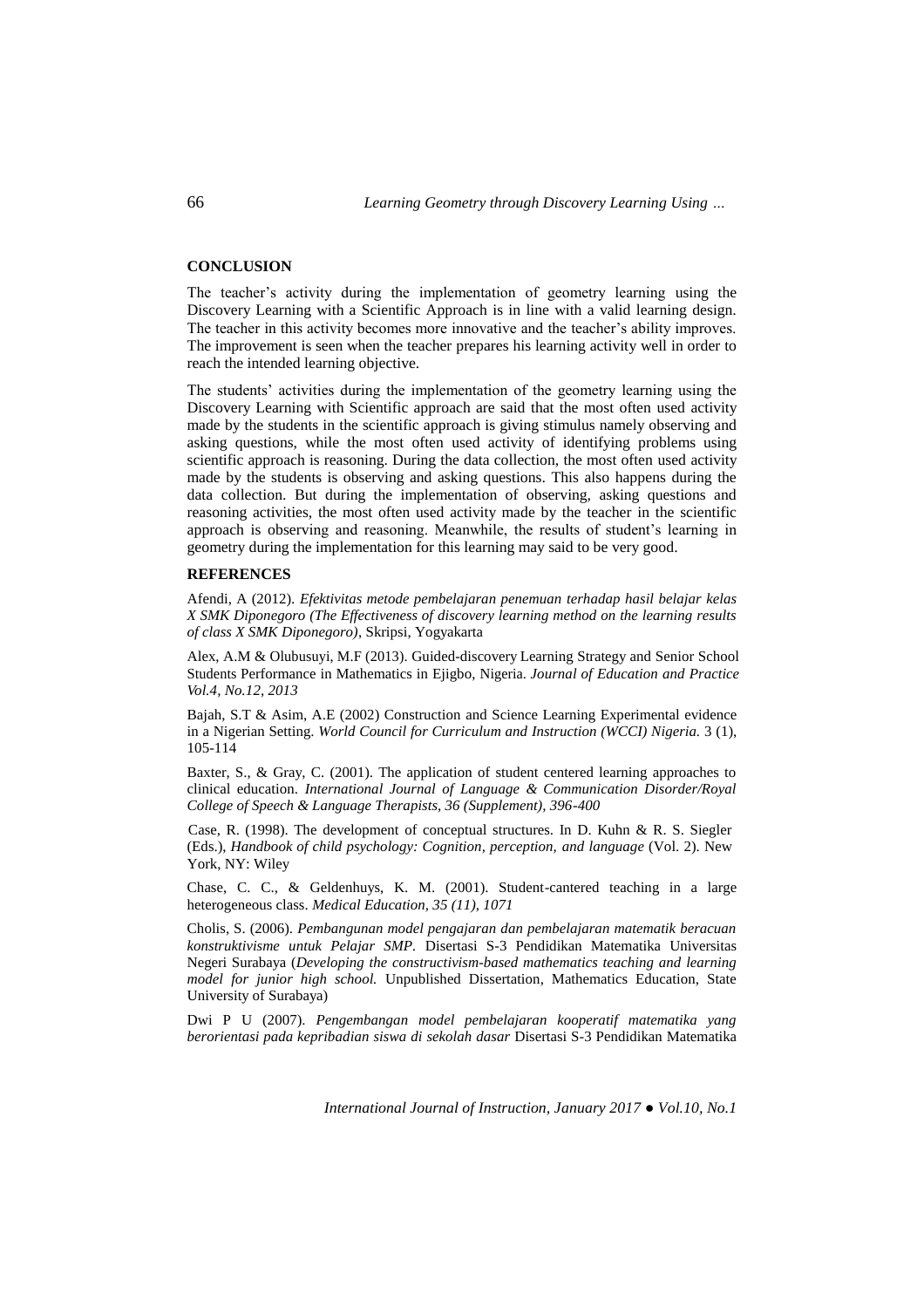Universitas Negeri Surabaya (*Developing the students' character-oriented mathematics cooperative learning model for elementary school*). Unpublished Dissertation, Mathematics Education, State University of Surabaya)

Eggen & Kauchak (2009). *Methods of teaching: promoting students learning in K-12 classrooms,* New Jersey USA: Pearson Education, Inc, Publishing as Allyn & Bacon.

Hosnan, M. (2014). *Pendekatan saintifik dan kontekstual dalam pembelajaran abad 21.*  (*Scientific and contextual approach to 21 century learning*) Jakarta: Ghalia Indah

In'am, A (2012). *Model pembelajaran matematika berbasis metakognitif (Mathematics learning model base of metacognitive)* Malang: Selaras

In'am, A. (2015). *Kebijakan pemberdayaan guru: analisis dimensi dan implementasi, (The policy of teachers' empowerment: the analysis of dimension and implementation)*  Yogyakarta: Pohon Cahaya

Joyce, Bruce & Weil. (2009). *Models of teaching.* New Jersey USA: Pearson Education, Inc, Publishing as Allyn& Bacon

Kemendikbud (2013). *Konsep pendekatan saintifik* Makalah Diklat Guru tentang Implementasi Kurikulum 2013*. (The concept of scientific approach)* Working Paper presented at the Education and Training for Teachers on the Implementation of the 2013 Curriculum

Kirschner, P. A., Sweller, J., & Clark, R. E. (2006). Why minimal guidance during instruction does not work: An analysis of the failure of constructivist, discovery, problembased, experiential, and inquiry-based teaching. *Educational Psycho-logist, 41,* 75– 86

Klahr, D., & Nigam, M. (2004). The equivalence of learning paths in early science instruction: Effects of direct instruction and discovery learning. *Psychological Science, 15, 661–667.*

Lim, D. H., & Morris, M. L. (2009). Learner and Instructional Factors Influencing Learning Outcomes within a Blended Learning Environment. *Educational Technology & Society*, *12* (4), 282–293

Martins, O. O. and Oyebanji, R. K. (2000). The effects of inquiry and lecture teaching approaches on the cognitive achievement of integrated science students. *Journal of Science Teachers' Association of Nigeria.* 35 (1&2) 25-30

Mayer, R. E. (2003). *Learning and instruction.* Upper Saddle River, NJ: Prentice Hall

National Council of Teachers of Mathematics (2000). *Principles and Standards for School Mathematics.*Reston, VA: NCTM

Nur, M (2000). *Pengajaran berpusat kepada siswa dan pendekatan konstruktivis dalam pengajaran.* Pusat Pendidikan Sains dan Matematika Sekolah. Unesa-Surabaya (*The students-centred teaching and the constructivism approach to teaching.* The Centre for Science and School Mathematics. Unesa-Surabaya).

Podhorsky, C.& Moore, V. (2006). *Issues in curriculum: improving instructional practice through lesson study*[. http://www.lessonstudy.net](http://www.lessonstudy.net/) Retrieved 2 Nopember 2010.

Rahman, R & Samsul, R (2014). Pengaruh penggunaan metode pembelajaran penemuan pada kompetensi analogi matematis siswa SMK Al-Ihsan Pamarican, Ciamis (The effect of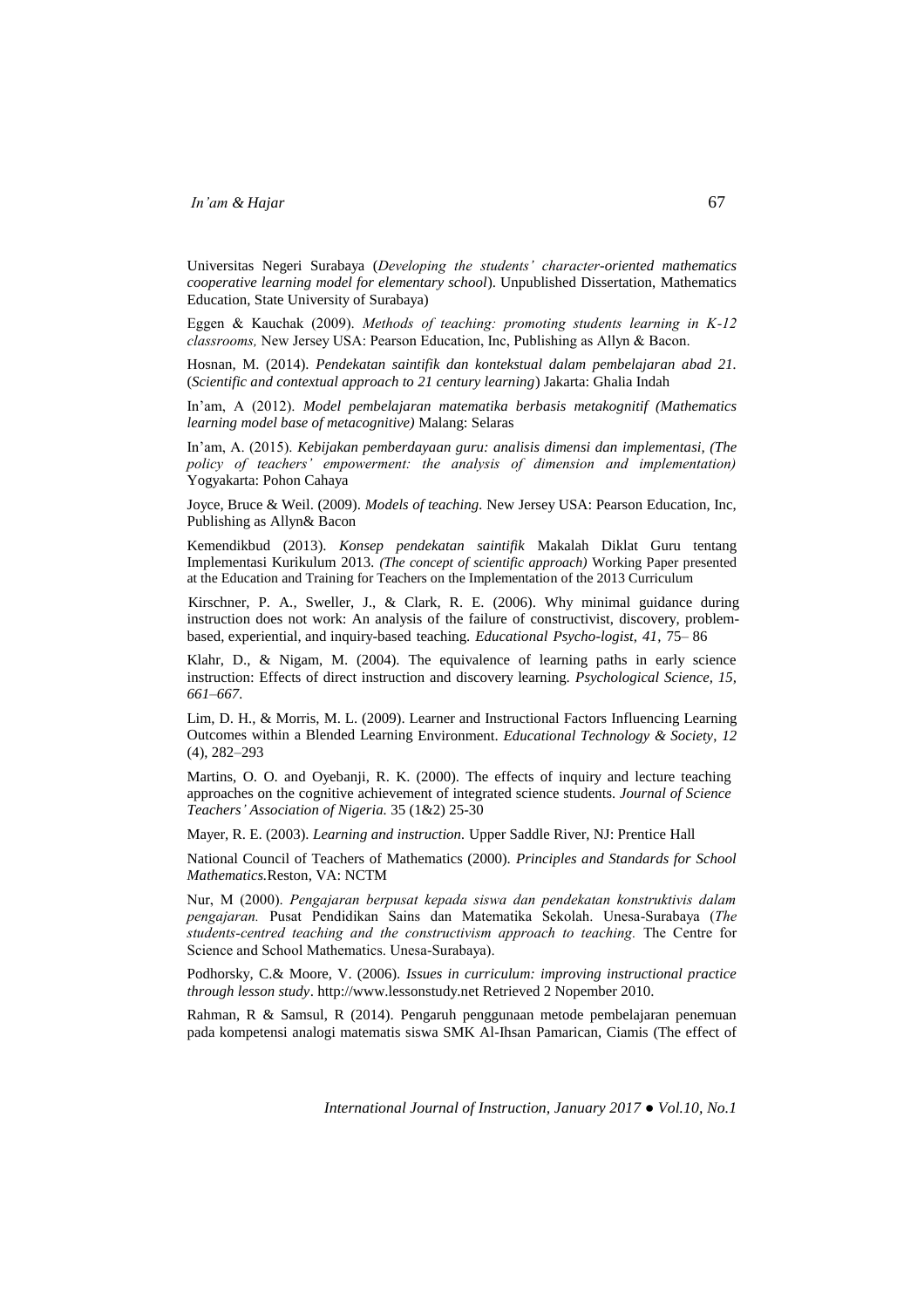the use of discovery learning method on the mathematical analogy competence of the students of SMK Al-Ikhsan Pamarican, Ciamis) *Infinity 3(1), 33-58*

Rittle-Johnson, B. (2006). Promoting transfer: Effects of self-explanation and direct instruction. *Child Development, 77,* 1–15

Saab, N., et al. (2005). Communication in collaborative discovery learning, *British Journal of Educational Psychology, 75, 603–621*

Saad, N. et al. (2004). *The Metacognitive treatment of the science stream of the fourth year students in solving supplementary mathematical problems.* Mathematics Department, Faculty Science and Technology Sultan Idris Education University

Yuwono, I (2006). *Pengembangan model pembelajaran matematika secara membumi*, Disertasi S-3 Pendidikan Matematika, Universitas Negeri Surabaya (*Developing the mathematics learning model earthly. dissertation, Mathematics Education, State University of Surabaya*).

#### **Turkish Abstract Bilimsel Bir Yaklaşım Kullanarak Buluş Yoluyla Geometri Öğrenmek**

Mevcut araştırmanın amacı, 3 farklı bakış açısından oluşan bilimsel bir yolla geometri öğrenme uygulamasını analiz etmektir: 1) öğretmen etkinlikleri, 2) öğrenci etkinlikleri ve başarı sonuçları. Uygulanan yaklaşım tanımlayıcı nicel bir yaklaşım olup denekler, Endonezya'da bir islami lisenin 7. sınıf öğrencileridir. Veriler öğretmenlerin ve öğrencilerin öğrenme etkinlikleriyle ilgili bilgi toplamak için doğrudan gözlem yoluyla elde edilmiştir. Öğrencilerin öğrenme etkinlikleri sonuçları geometri testiyle elde edilmiştir. Araştırma sonuçları, öğretmenlerin önceden planlanmış öğrenme etkinliklerini uygulayabileceklerini, bu öğrenme etkinliklerinin öğrencilerin öğrenme faaliyetlerini geliştirebileceğini göstermiştir. Buna ek olarak gözlem, sorgulama, akıl yürütme, etkinliklere katılma ve sunma gibi beş bilimsel bakış açısı uygulanmıştır. Öğrencilerin faaliyetleri planlandığı gibi yapılmıştır ve yaklaşımda belirtilmiş bütün öğrenme etkinlikleri iyi bir şekilde uygulanmıştır. Öğrencilerin öğrenme sonuçları gruplar içinde ortalama 96 iken bireysel öğrenme sonuçları 95'tir. Bu durum öğrencilerin öğrenme sonuçlarının çok iyi olarak sınıflandırılabileceğini göstermiştir.

Anahtar Kelimeler: buluş yoluyla öğrenme, öğretmen etkinlikleri, öğrenci etkinlikleri, öğrenme sonuçları, bilimsel

#### **French Abstract**

### **Apprentissage de Géométrie par Apprentissage de Découverte Utilisant une Approche Scientifique**

L'objectif de cette recherche présente est d'analyser la mise en oeuvre de géométrie apprenant par un apprentissage scientifique consistant de trois aspects: 1) les activités du professeur et 2) les activités des étudiants et, l'accomplissement résultent. L'approche adoptée est une descriptivequantitative et le sujet est les étudiants la Classe VII de Collège Islamique en Indonésie. Les données ont été obtenues par des observations directes pour gagner un peu de connaissance des activités d'apprentissage du professeur et étudiants. Les résultats des activités d'apprentissage des étudiants ont été obtenus par des tests de géométrie. Les résultats de recherche ont montré que les professeurs ont pu mettre en oeuvre le preplanned l'apprentissage d'activités et leurs activités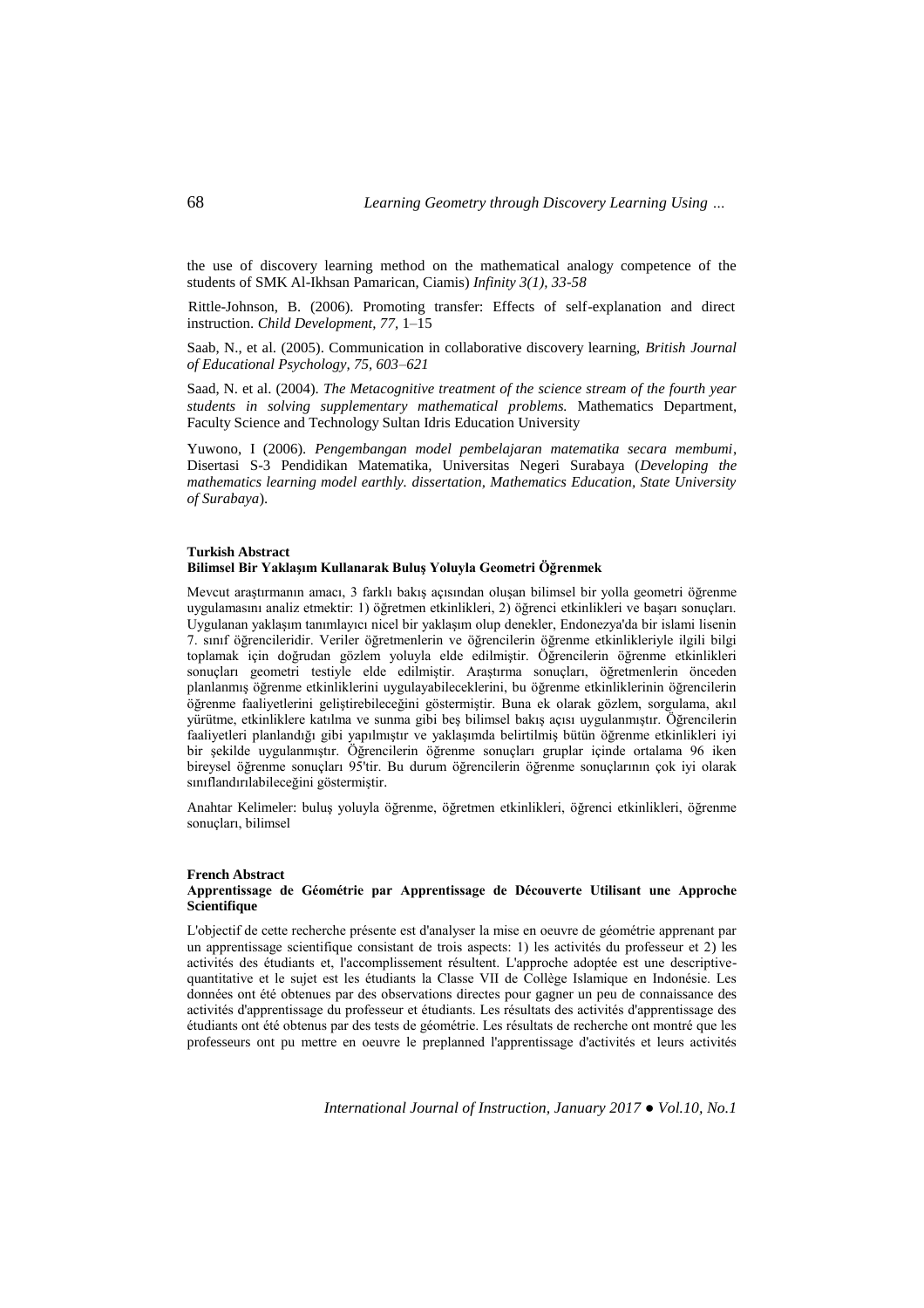penchant peut pouvoir améliorer les activités d'apprentissage des étudiants. De plus, les cinq aspects de l'approche scientifique observant à savoir, posant des questions, le raisonnement, la tentative et la présentation, ont été bien mis en œuvre. Les activités des étudiants ont été aussi faites aussi planifié et tous les aspects des activités apprenantes qu'exposé dans l'approche peuvent dire pour être bien mis en œuvre. L'apprentissage des étudiants aboutit aux groupes étaient 96 dans moyen, en attendant leur individu apprenant le résultat était 95. Cette condition a montré que les résultats d'apprentissage des étudiants étaient sous une très bonne catégorie.

Mots Clés: apprentissage de découverte, les activités de professeur, les activités d'étudiants, apprentissage de résultats, scientifiques

#### **Arabic Abstract**

### **تعلم علم الهندسة من خالل اكتشاف التعلم باستخدام أسلوب علمي**

الهدف من هذا البحث هو تحليل تنفيذ تعلم علم الهندسة من خالل التعلم علمية تتكون من ثالثة جوانب: 1( أنشطة المعلم، و 2( الأنشطة الطلابية، ونتائج التحصيل. الأسلوب المتبنى هو الواحد الوصفي الكمي والموضوع الدراسي للطلاب الصف السابع في المدرسة الأحداث العالية الإسلامية في اندونيسيا. وقد تم الحصول على البيانات من خلال الملاحظة المباشرة من أجل اكتساب بعض المعرفة من أنشطة التعلم لدى الطلاب والمعلمين. وقد تم الحصول على نتائج الأنشطة التعليمية للطلاب من خلال الاختبارات الهندسة. أظهرت نتائج الأبحاث أن المعلمين كانوا قادرين على تنفيذ أنشطة التعلم مخطط لها مسبقا والانشطة يميل بهم قد تكون قادرة على تحسين الانشطة التعليمية للطلاب. وعلاوة على ذلك، فإن الجوانب الخمسة للنهج العلمي وهي الرصد وطرح الأسنلة، والمنطق، المحاولة والعرض، تم تنفيذها بشكل جيد. وقد أجريت أنشطة الطلاب أيضا كما هو مخطط لها، وقد قال جميع جوانب أنشطة التعلم تما جاء في النهج الذي ينبغي تنفيذها بشكل جيد. تانت نتائج التعلم في مجموعات 69 في المتوسط، وفي الوقت نفسه نتيجة تعلمهم فردية كان 95. وأظهرت هذه الحالة أن النتائج التعليمية للطلاب كانت تحت فئة جيدة جدا.

الكلمات الرئيسية: التعلم بالاكتشاف، والأنشطة المعلم، والأنشطة الطلابية، ونتائج التعلم والعلمية

#### **German Abstract Lernen Geometrie durch Entdeckung Lernen mit einem wissenschaftlichen Ansatz**

Das Ziel dieser vorliegenden Forschung ist es, die Umsetzung der Lerngeometrie durch ein wissenschaftliches Lernen, bestehend aus drei Aspekten zu analysieren: 1) Aktivitäten des Lehrers und 2) die Aktivitäten der Schüler und die Resultat der Ergebnisse. Der Ansatz ist eine deskriptiv-quantitative und das Thema ist die Schüler Klasse VII der Islamischen Oberschule in Indonesien. Die Daten wurden durch direkte Beobachtungen erhalten, um ein gewisses Wissen über die Lehrer und Schüler Lernaktivitäten zu gewinnen. Die Ergebnisse der Lernaktivitäten wurden durch Geometrieversuche ermittelt. Die Forschungsergebnisse zeigten, dass die Lehrkräfte in der Lage waren, die vorgeplanten Lernaktivitäten umzusetzen und ihre schiefen Aktivitäten können die Lernaktivitäten der Schüler verbessern. Darüber hinaus wurden die fünf Aspekte des wissenschaftlichen Ansatzes, nämlich Beobachten, Fragen, Argumentieren, Versuchen und Präsentieren, gut umgesetzt. Die Aktivitäten der Kursteilnehmer wurden auch wie geplant durchgeführt und alle Aspekte der Lerntätigkeiten, wie in der Annäherung angegeben, können gut umgesetzt werden. Die Lernergebnisse der Schüler in Gruppen waren 96 im Durchschnitt, mittlerweile war ihr individuelles Lernergebnis 95. Dieser Zustand zeigte, dass die Lernerfolge der Schüler unter einer sehr guten Kategorie waren.

Schlüsselwörter: entdeckungs-lernen, lehrer-aktivitäten, aktivitäten der schüler, lernergebnisse, wissenschaftliche